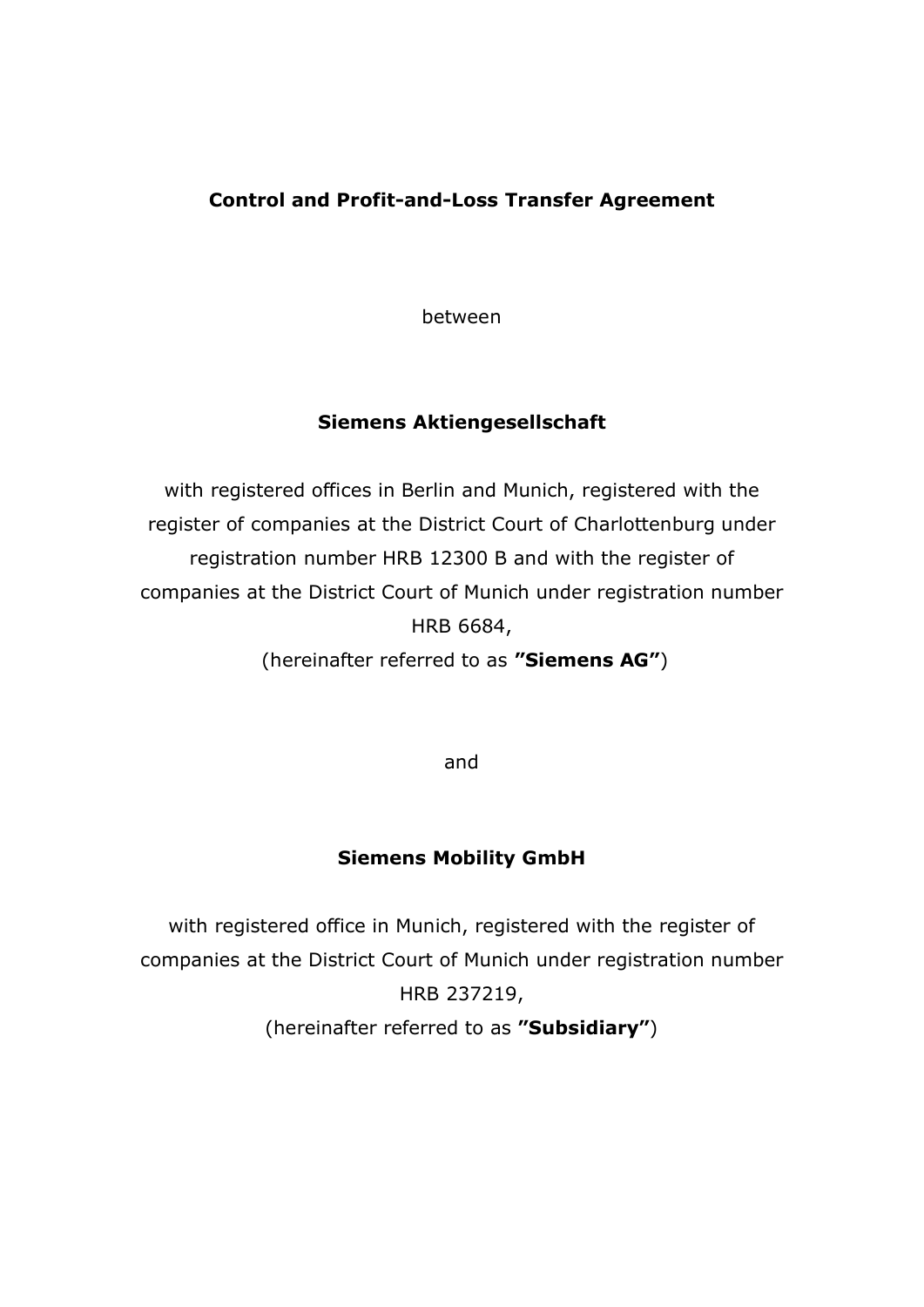#### **Preamble**

Siemens AG is the sole shareholder of the Subsidiary.

### **Article 1 - Control**

- 1.1 The Subsidiary shall subordinate management of its company to Siemens AG.
- 1.2 Siemens AG shall accordingly have the right to give instructions to the Management of the Subsidiary on how the Subsidiary is to be managed (including its entire commercial sphere within the meaning of the Value-Added Tax Act (UStG)). The Management of the Subsidiary shall be obliged to obey the instructions.

### **Article 2 - Transfer of profits**

- 2.1 The Subsidiary undertakes to transfer its entire profits to Siemens AG in accordance with the provisions of Section 301 of the German Stock Corporation Act (AktG), as amended from time to time.
- 2.2 With the consent of Siemens AG, the Subsidiary may appropriate amounts from the annual net income to other retained earnings pursuant to Section 272 (3) of the German Commercial Code (HGB) insofar as this is permitted under commercial law and economically justified based on reasonable business judgment. The formation of statutory reserves is permitted.
- 2.3 Upon request by Siemens AG, amounts appropriated to other retained earnings pursuant to Section 272 (3) of the German Commercial Code (HGB) during the term of this agreement shall be released and used to compensate an annual net loss or be transferred as profits. The transfer of capital reserves and retained earnings existing prior to the date of this agreement shall be excluded.
- 2.4 Upon request by Siemens AG, profits shall be transferred in advance during the year, if and to the extent this is legally permissible.
- 2.5 If this agreement does not end prior to the expiration of the Subsidiary's fiscal year, the entitlement to the transfer of profits shall arise at the end of the Subsidiary's fiscal year and shall be due taking that date as value date.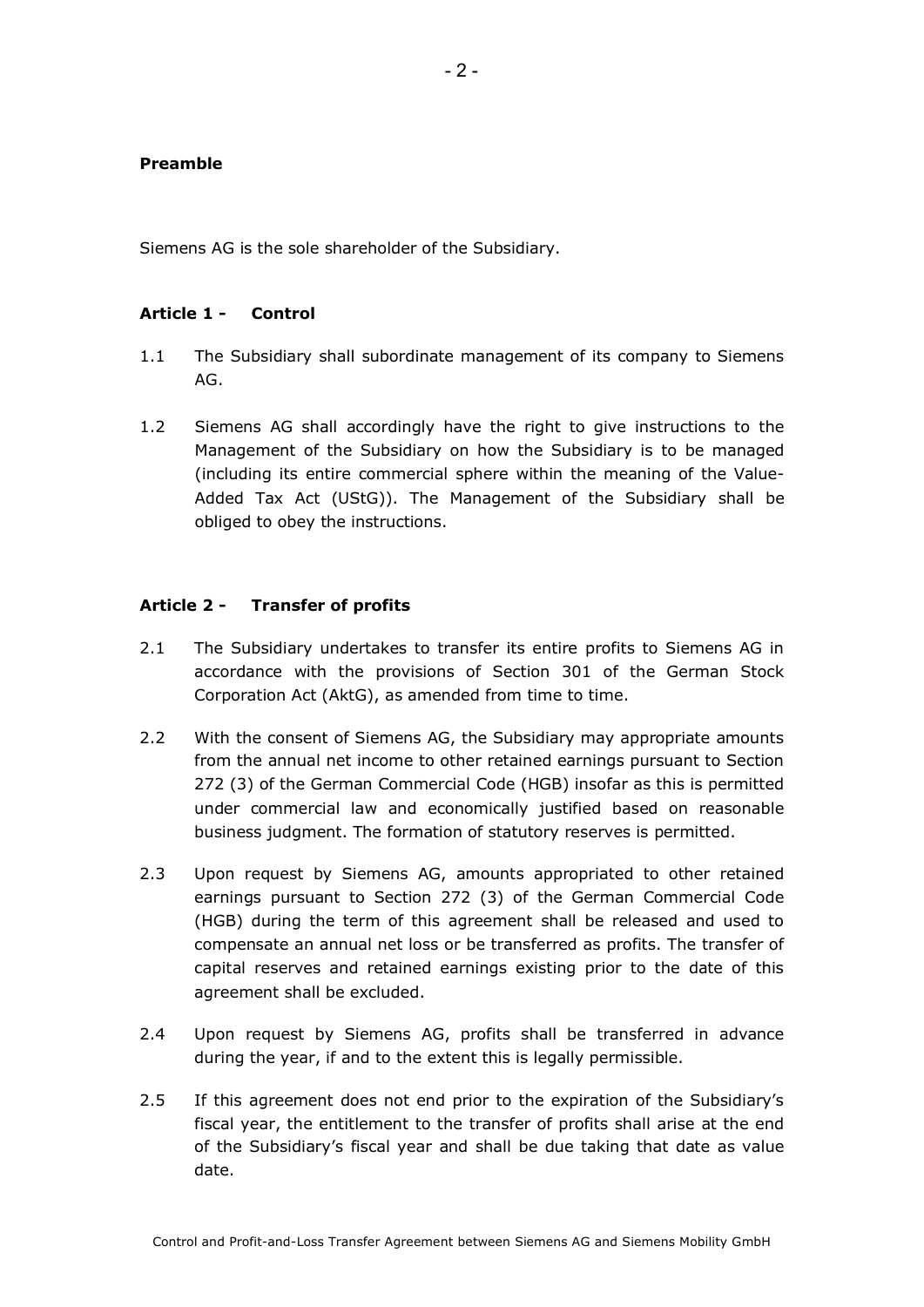2.6 The obligation to transfer profits shall apply retroactively as of the beginning of the Subsidiary's fiscal year in which this agreement becomes effective in accordance with Article 4.1.

### **Article 3 - Assumption of losses**

- 3.1 Siemens AG shall be obliged to assume the losses of the Subsidiary in accordance with the provisions of Section 302 of the German Stock Corporation Act (AktG), as amended from time to time.
- 3.2 If this agreement does not end prior to the expiration of the Subsidiary's fiscal year, the entitlement to the assumption of losses shall arise at the end of the Subsidiary's fiscal year and shall be due taking that date as value date.
- 3.3 The obligation to assume losses shall apply retroactively as of the beginning of the Subsidiary's fiscal year in which this agreement becomes effective in accordance with Article 4.1.

### **Article 4 - Effectiveness and term**

- 4.1 This agreement becomes effective upon registration in the register of companies at the registered office of the Subsidiary.
- 4.2 This agreement shall be concluded for an indefinite period of time. It may be terminated ordinarily upon three (3) months' notice prior to the end of the Subsidiary's fiscal year, but for the first time to the end of the Subsidiary's fiscal year that ends at least five (5) years in time after the beginning of the Subsidiary's fiscal year in which this agreement became effective. In addition to the above notice period, Siemens AG can terminate this agreement ordinarily at any time upon two (2) weeks' prior notice once the minimum term specified in the above sentence has expired.
- 4.3 The right to terminate this agreement for good cause without observing a notice period shall remain unaffected. Good cause shall exist in particular in the event of insolvency, merger, split-up or liquidation of Siemens AG or the Subsidiary; it shall also exist if Siemens AG disposes of or contributes shares and thus no longer directly holds all the shares in the Subsidiary, or an outside shareholder participates in the Subsidiary for the first time within the meaning of Section 307 of the German Stock Corporation Act (AktG) as a result of Siemens AG disposing of or contributing shares. In the event that shares are disposed of or contributed, Siemens AG may also terminate this agreement as of the date of conclusion of the promissory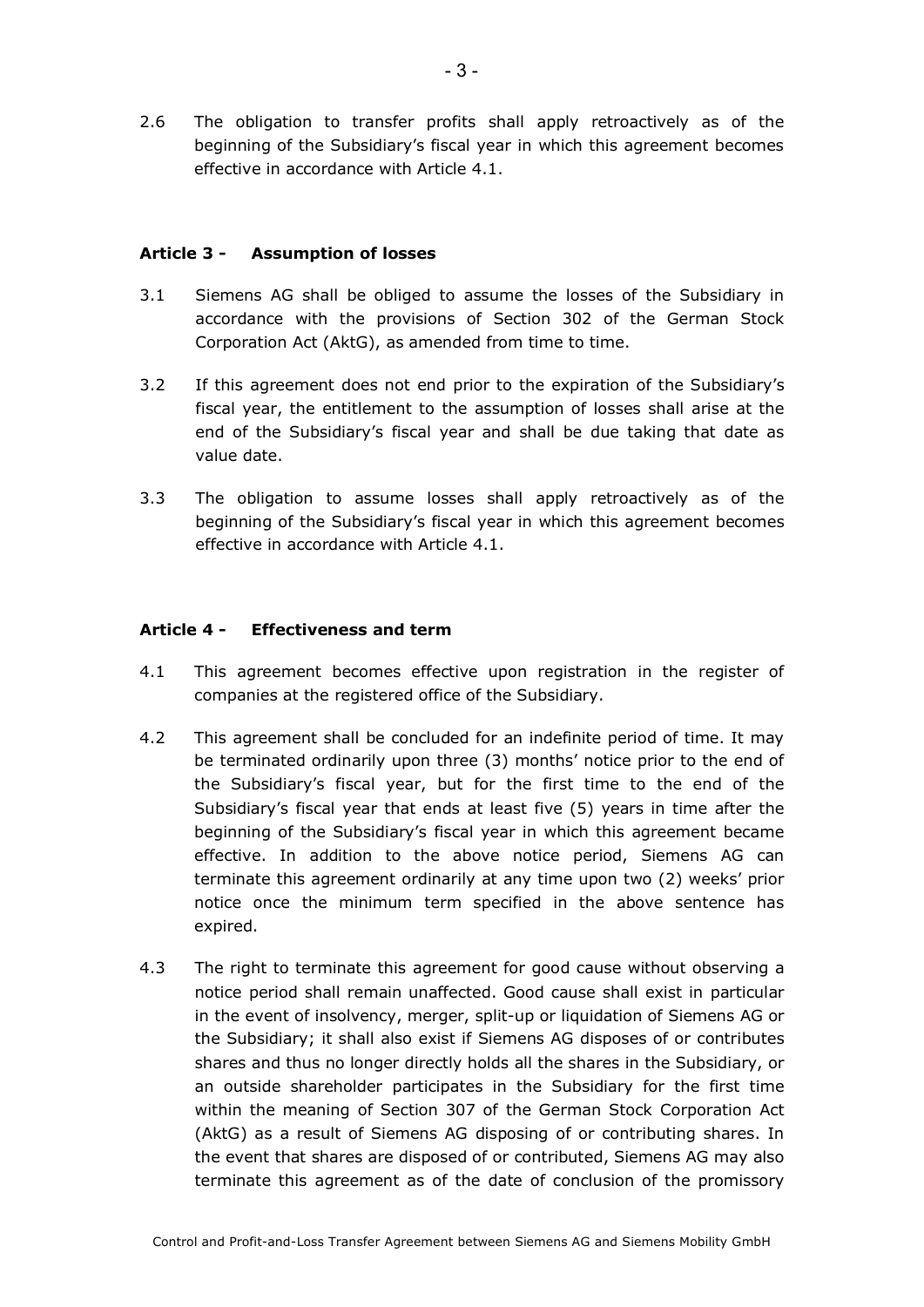agreement relating to the disposal or contribution of the shares in the Subsidiary, effective the date of transfer of the shares or at an earlier date. Good cause shall also exist in the event of an initial public offering ("IPO") of the Subsidiary; in such a case, this agreement can also be terminated as of the date on which the prospectus is approved by the responsible authority, effective the date on which the IPO is completed (transfer of the shares to the investors) or at an earlier date.

4.4 Notice of termination of this agreement shall be given to the other party in writing.

### **Article 5 - Final provisions**

- 5.1 The interpretation of individual provisions of this agreement shall be subject to Section 14 and Section 17 of the German Corporation Tax Act (KStG), as amended from time to time.
- 5.2 Should any provision of this agreement be or become ineffective or unenforceable in whole or in part or should this agreement contain a gap, this shall not affect the validity of the remaining provisions of this agreement. In place of the ineffective or unenforceable provision, the parties shall agree on an effective or enforceable provision which, in its economic effect, comes as close as legally possible to that of the ineffective or unenforceable provision. In the event of a gap in this agreement, the parties shall agree on a provision that would have been intended, in light of the object and purpose of this agreement, had they considered the point on concluding this agreement.
- 5.3 If, under the terms of this agreement, a declaration is to be made in writing, such a declaration shall be signed by the declaring party, signing his/her name in his/her own hand, and transmitted to the other party as an original. The written form described above may not be replaced by the electronic form.
- 5.4 Place of performance and jurisdiction for both parties shall be Munich.